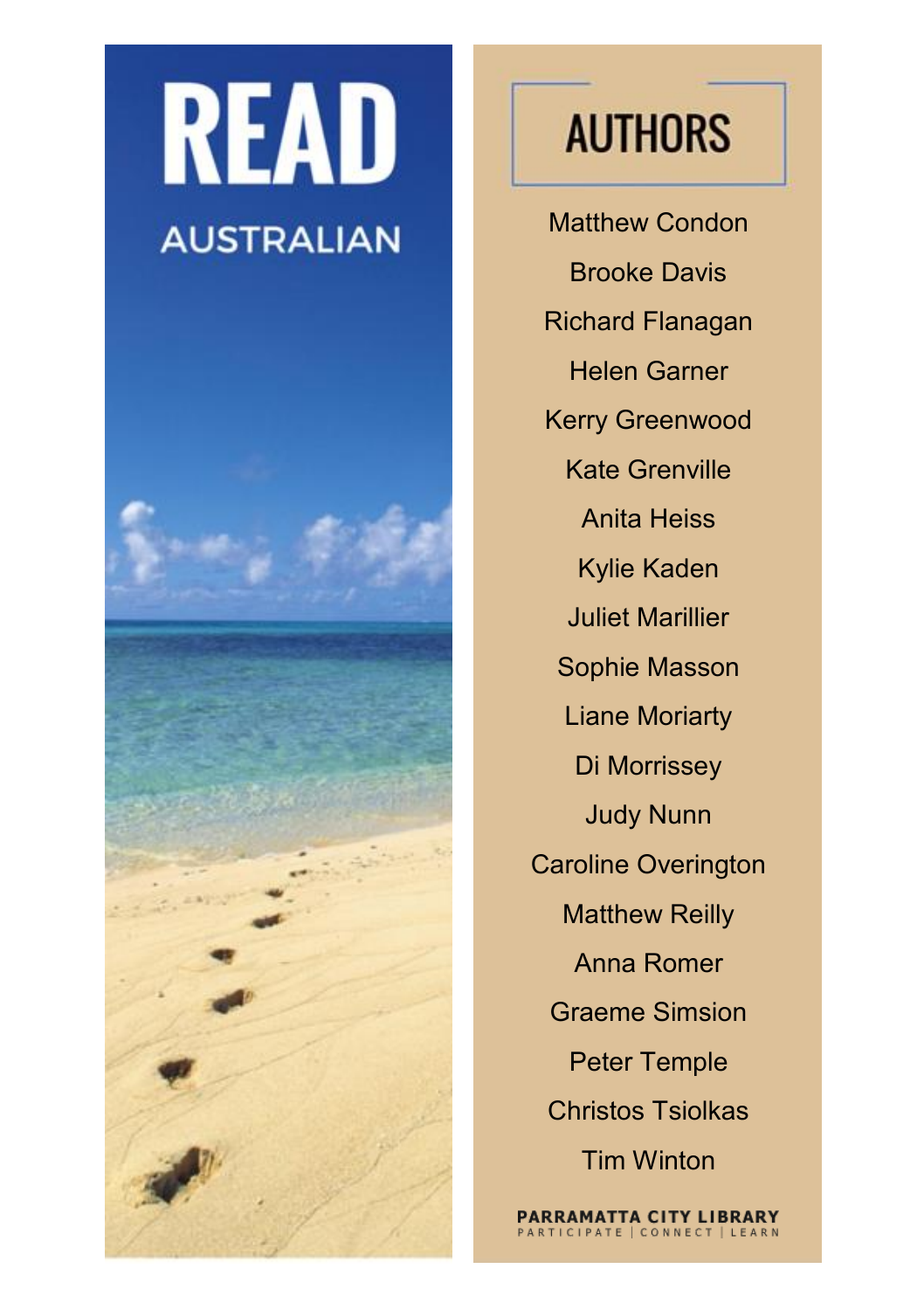

## *SCREEN BOOKS TO*



**Me before you**

Jojo Moyes

**An ember in the ashes**

Sabaa Tahir

#### **American Pastoral** Philip Roth

#### **Pride and prejudice and zombies**

Seth Grahame-Smith

**Miss Peregrine's home for peculiar children**

Ransom Riggs

**Fallen** 

Lauren Kate

#### **The girl on the train**

Paula Hawkins

**The choice**PARRAMATTA CITY LIBRARY PARTICIPATE | CONNECT | LEARN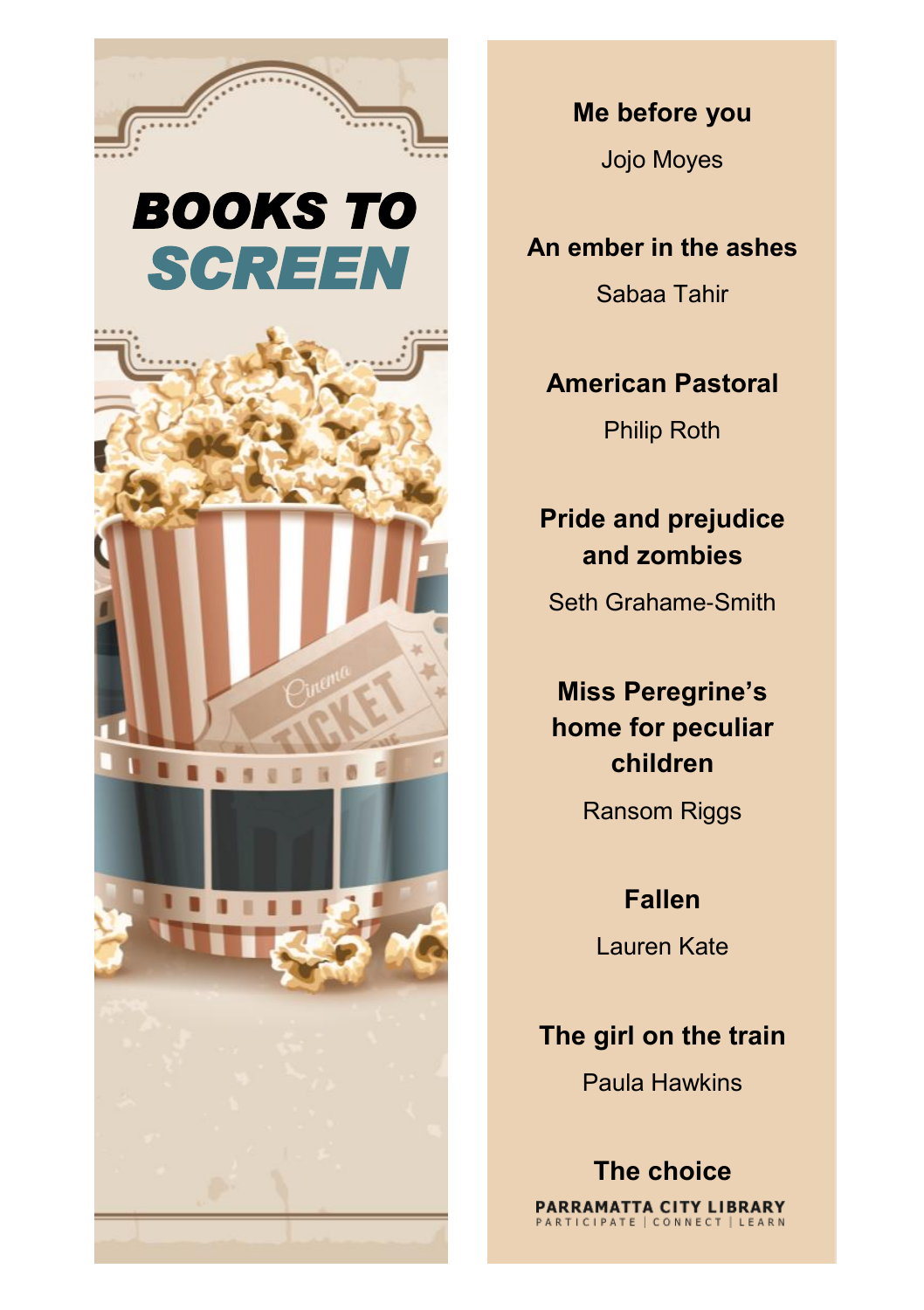

C.J. Sansom Elly Griffiths Nicola Upson Andrew Taylor Ann Cleeves Sebastian Fitzek Fred Vargas Ferdinand von Schirach Antonin Varenne Arnaldur Indridason Robert Harris John Le Carre Charles Cumming Chris Pavone Gerald Seymore Mo Hayder Pierre Lemaitre Peter Temple Gillian Flynn John Hart

PARRAMATTA CITY LIBRARY RTICIPATE | CONNECT | LEARN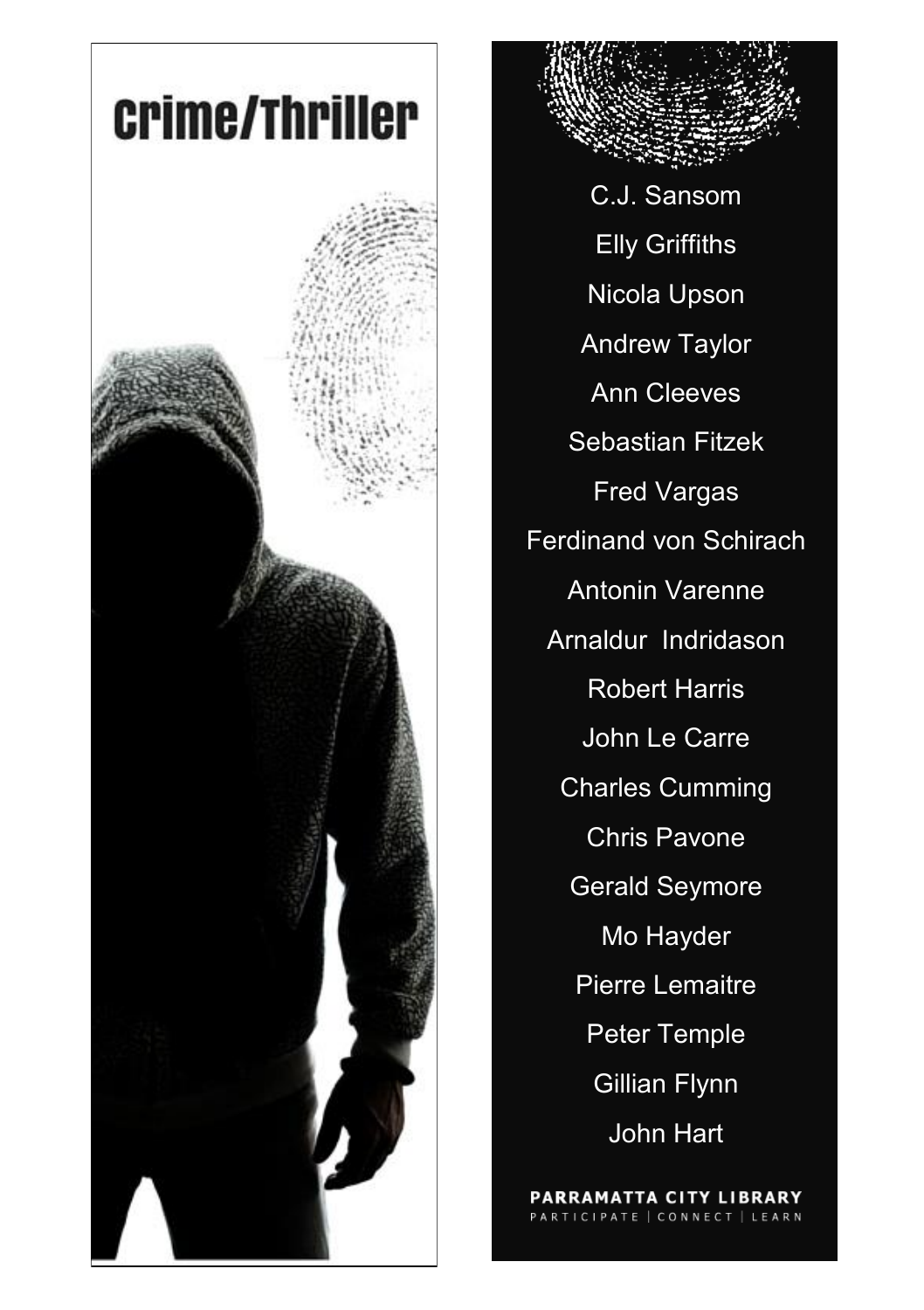

Fantasy

**Deborah Harkness Brandon Sanderson Jim Butcher Patrick Rothfuss Lev Grossman Patricia Briggs Jeaniene Frost Kim Harrison Robert Jackson Bennett Mark Lawrence Brent Weeks Erika Johansen Robin Hobb Anne Bishop Brian Staveley Kevin Hearne Anthony Ryan Joe Abercrombie Lucy Hounsom**

**PARRAMATTA CITY LIBRARY** PARTICIPATE | CONNECT | LEARN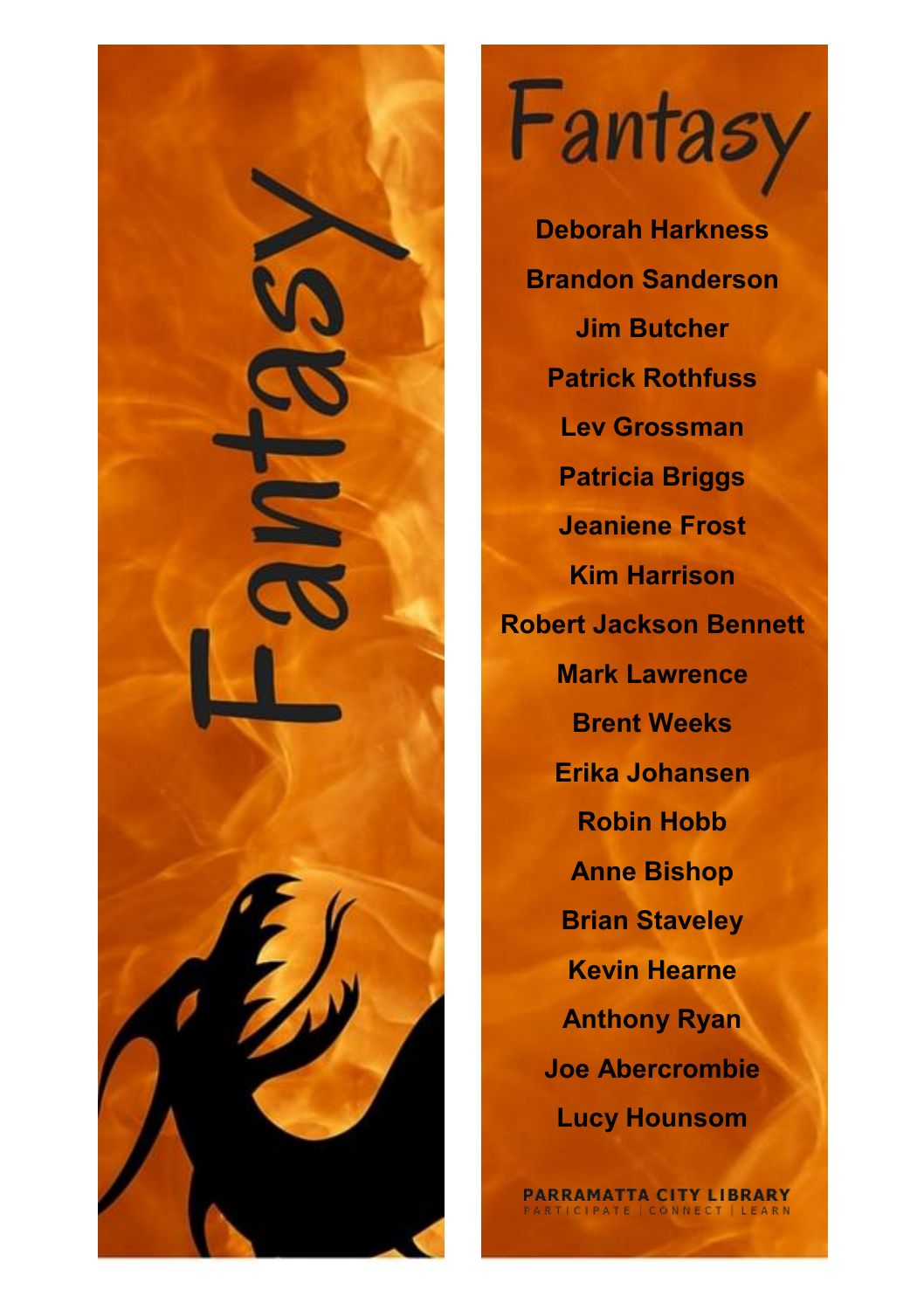Historical<br>Fiction





*Historical* 

Anthony Capella Joanna Courtney Sara Donati Carolly Erickson Kelly Gardiner Margaret George C.W. Gortner Philippa Gregory Kate Grenville Sandra Gulland Karen Harper Joanna Hickson Susan Higginbotham Alice Hoffman Jeanne Kalogridis Isolde Martyn Michelle Moran Lesley Pearse Sharon Kay Penman

**PARRAMATTA CITY LIBRARY**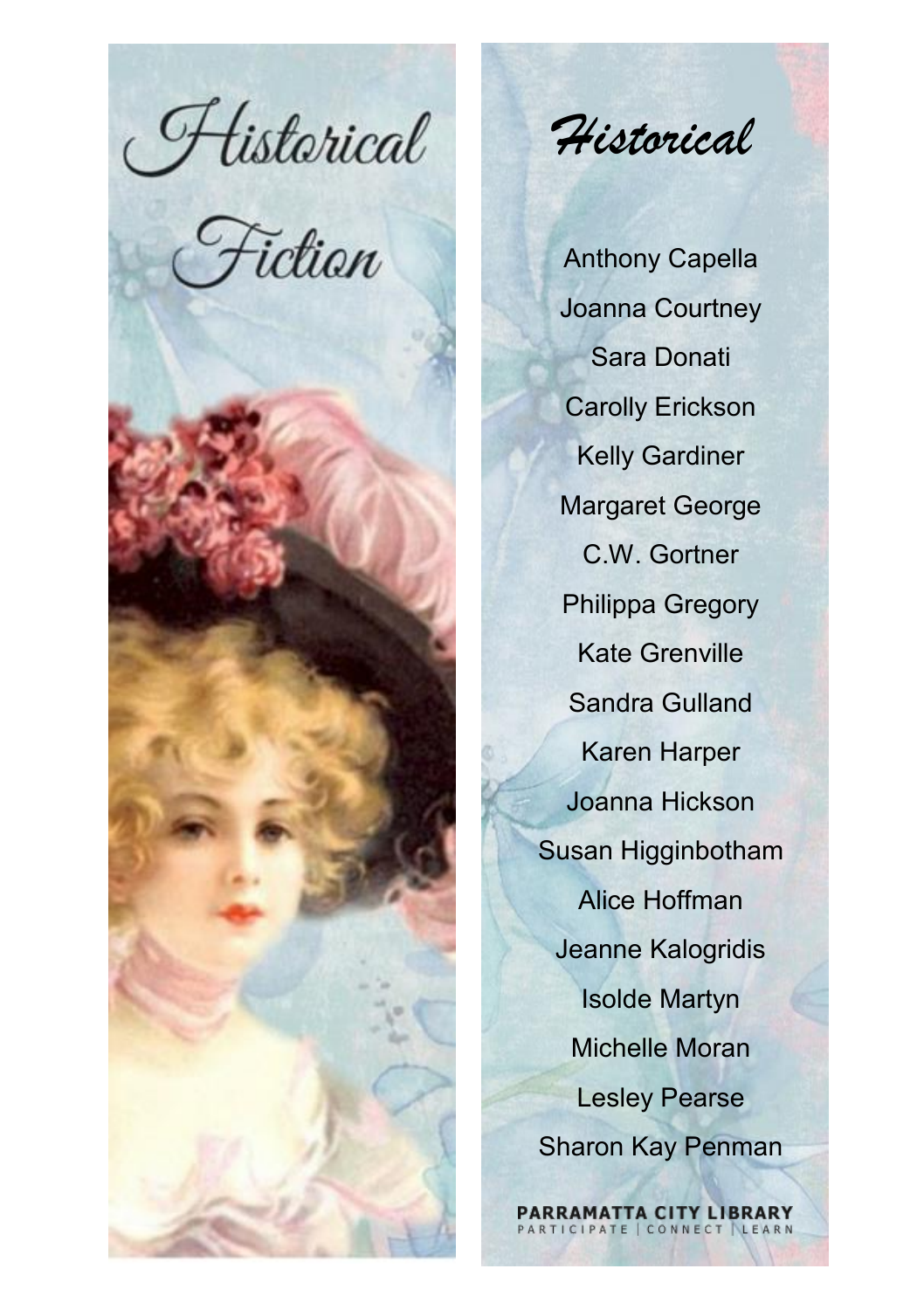

V.C. Andrews Max Brooks John Connolly Adam Galardo James Herbert Joe Hill Shaun Hutson Peter James Trent Jamieson Graham Joyce Richard Kadrey Stephen King Robert Kirkman Dean Koontz Christopher Krovatin Bentley Little Sergei Lukyanenko Graham Masterton Richard Matheson Joe McKinney Greg McLean Edgar Allan Poe

PARRAMATTA CITY LIBRARY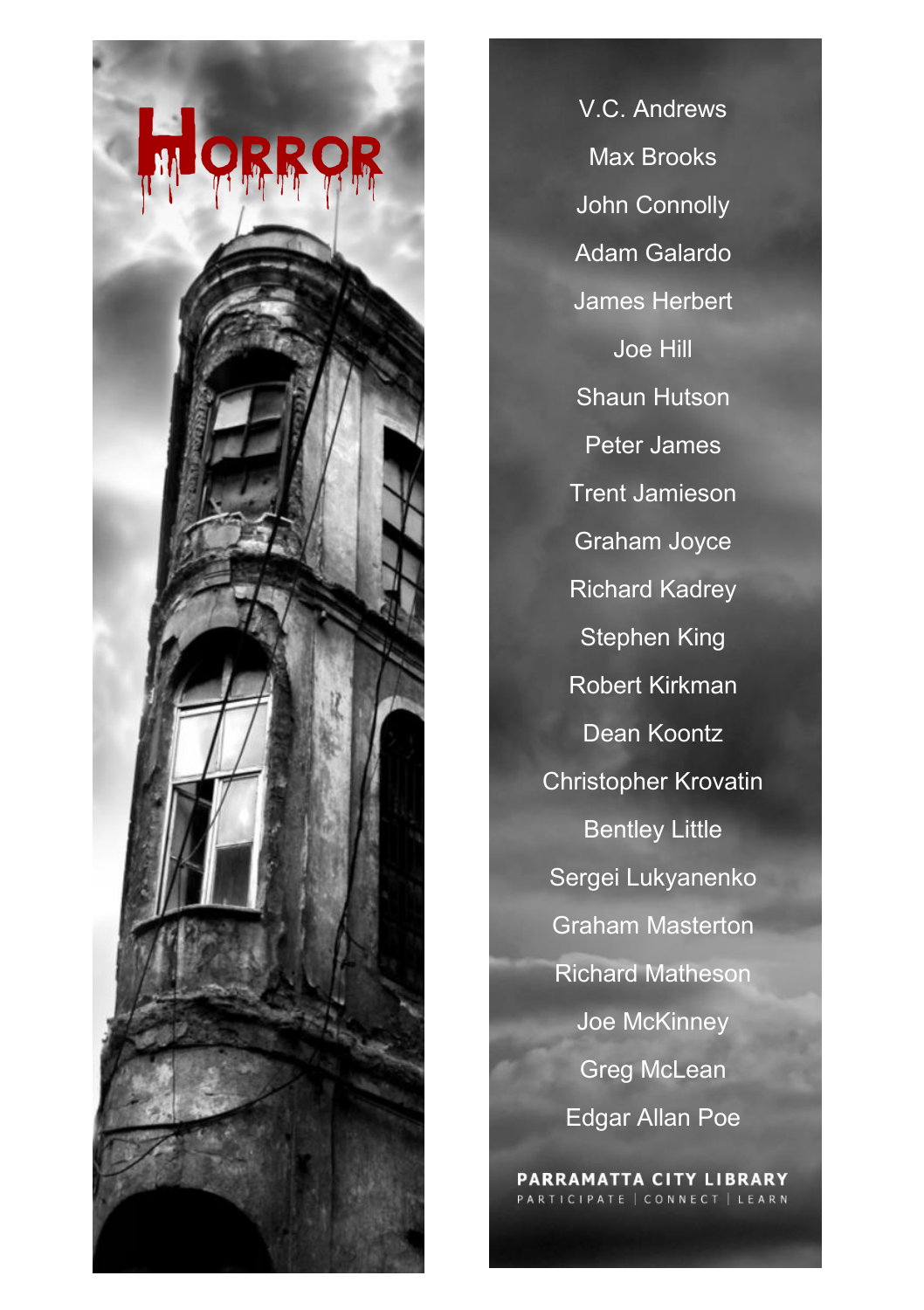

### discover **ROMANCE authors**

Robyn Carr Jenny Colgan Janet Dailey Jude Deveraux Cathryn Hein Sandra Hill Rachael Johns Karen Kingsbury Jayne Anne Krentz Stephanie Laurens Jill Mansell Cathy Maxwell Katie MacAlister Monica McInerney Santa Montefiore Diana Palmer Nora Roberts Jill Shalvis Paige Toon

**PARRAMATTA CITY LIBRARY** PARTICIPATE | CONNECT | LEARN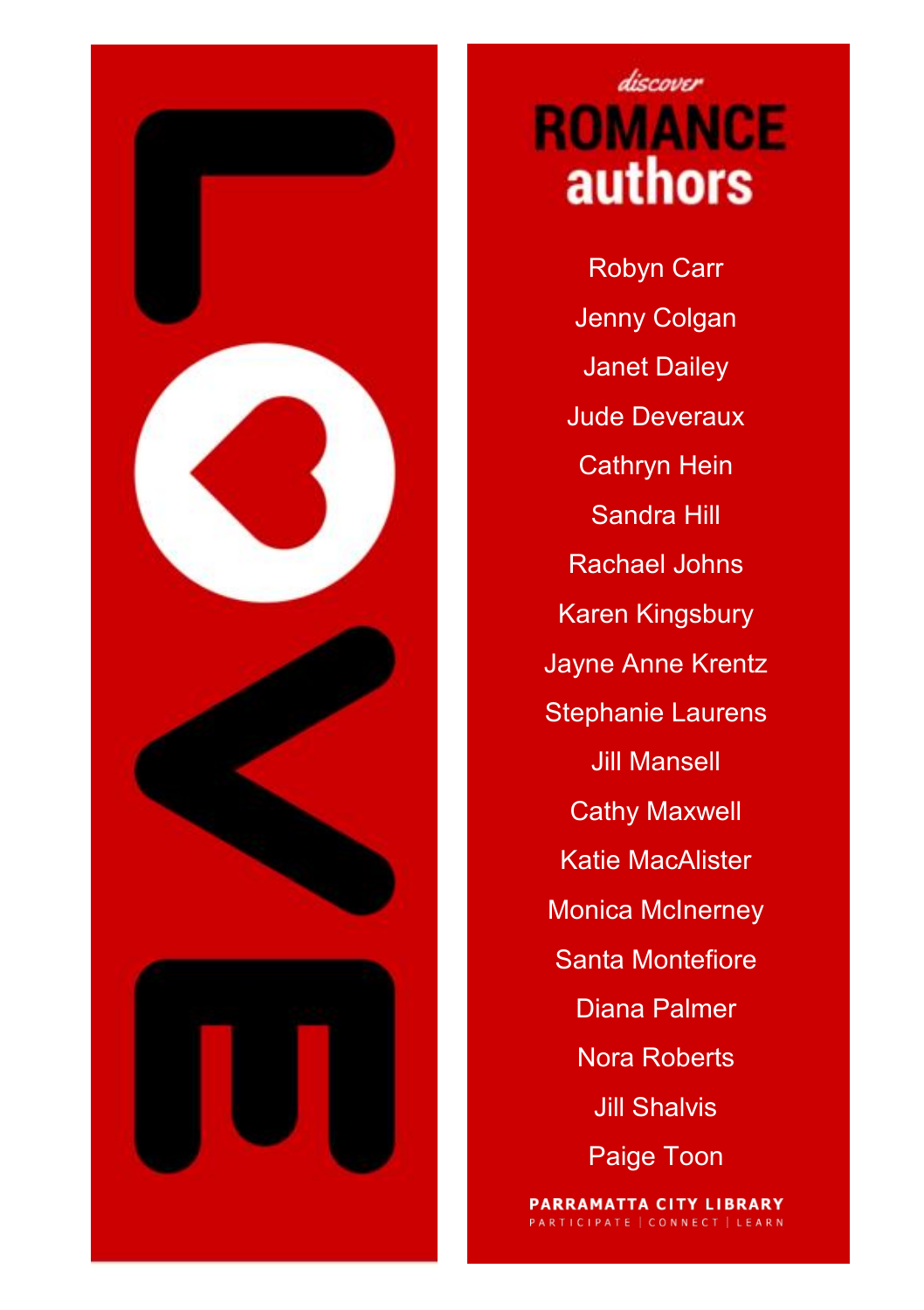

**Mikkel Birkegaard Samuel Bjork Sara Blaedel Anders Bodelsen Camilla Ceder Arne Dahl Ake Edwardson Karin Fossum Mo Hayder Markus Heitz Anne Holt Arnaldur Indridason Mons Kallentoft Lars Kepler Camilla Lackberg David Lagercrantz Liza Marklund Fredrik Olsson Leif Persson Yrsa Siguroardottir Antti Tuomainen Kristina Ohlsson**

PARRAMATTA CITY LIBRARY ATE CONN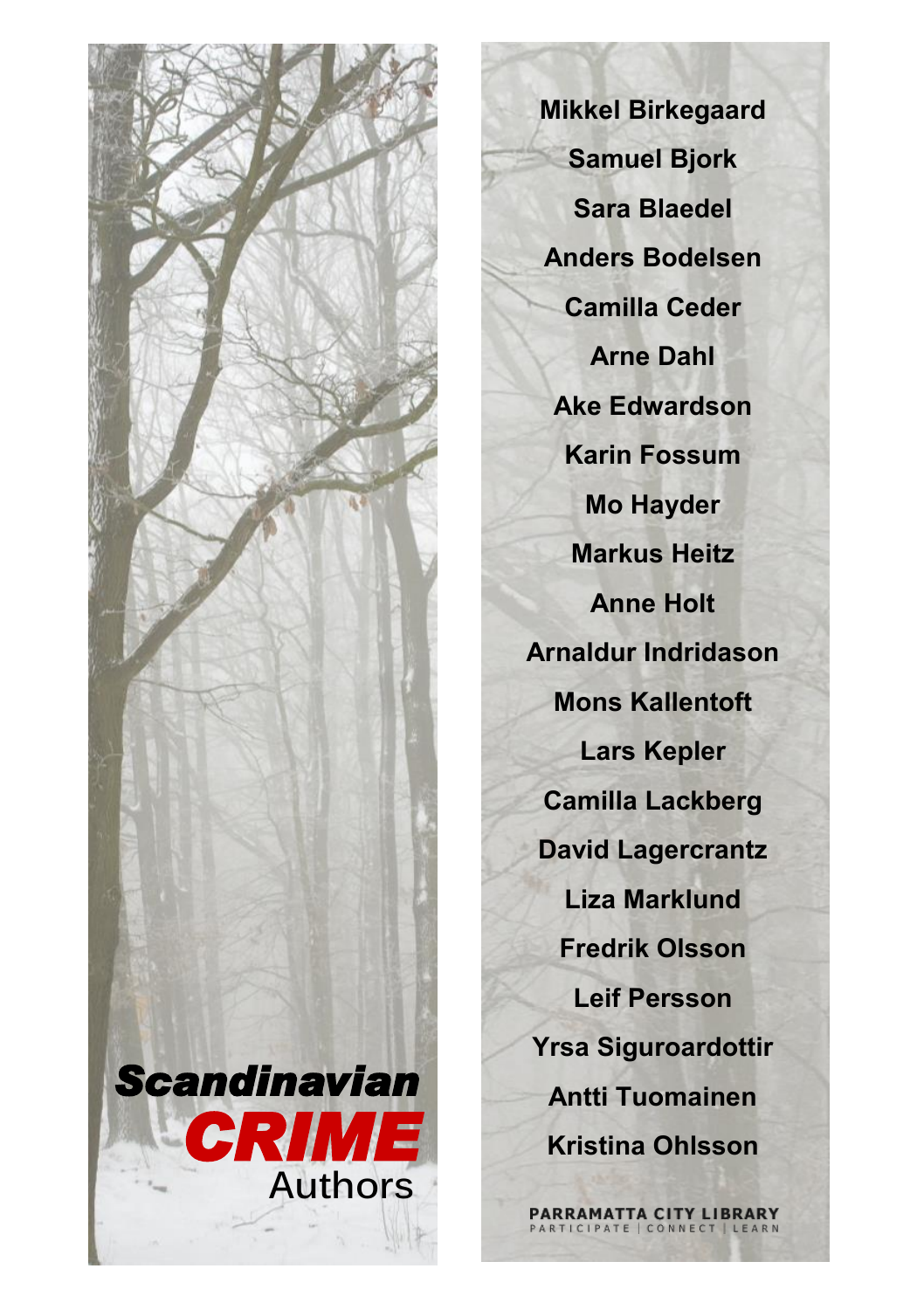

# **Science Fiction**

Chuck Wendig Neal Stephenson Paolo Bacigalupi Ernest Cline John Scalzi Ann Leckie Kim Stanley Robinson Andy Weir Hugh Howey Claire North Jeff VanderMeer Jaime Maguire Daniel Suarez Edan Lepuki Rachel Bach

PARRAMATTA CITY LIBRARY PATE | CONNECT | LEARN